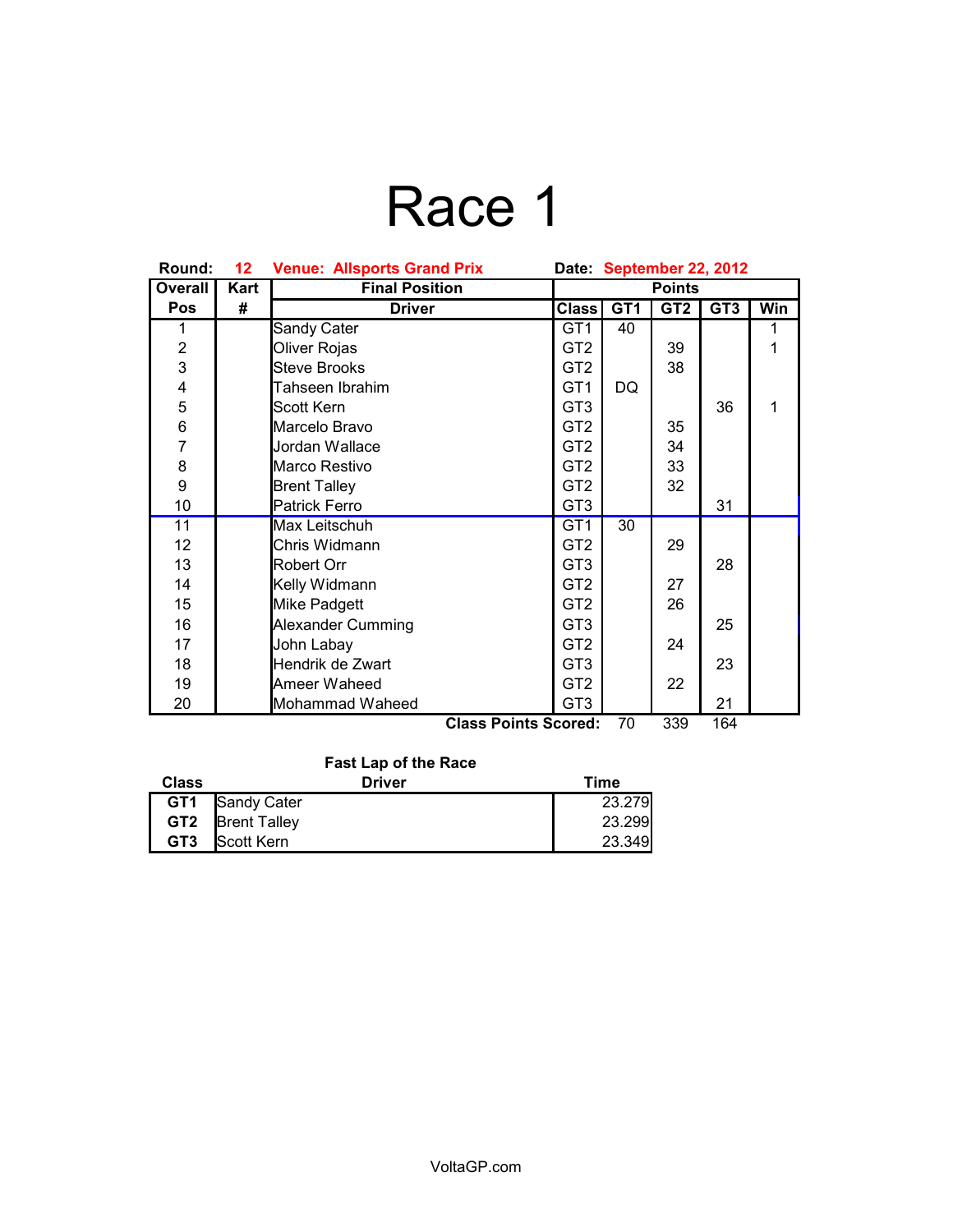# Race 2

| Round:                  | 12 <sub>2</sub> | <b>Venue: Allsports Grand Prix</b> | Date: September 22, 2012 |     |                 |     |            |
|-------------------------|-----------------|------------------------------------|--------------------------|-----|-----------------|-----|------------|
| <b>Overall</b>          | Kart            | <b>Final Position</b>              | <b>Points</b>            |     |                 |     |            |
| Pos                     | #               | <b>Driver</b>                      | <b>Class</b>             | GT1 | GT <sub>2</sub> | GT3 | <b>Win</b> |
| 1                       |                 | Sandy Cater                        | GT <sub>1</sub>          | 40  |                 |     | 1          |
| $\overline{\mathbf{c}}$ |                 | <b>Brent Talley</b>                | GT <sub>2</sub>          |     | 39              |     | 1          |
| $\overline{3}$          |                 | Scott Kern                         | GT <sub>3</sub>          |     |                 | 38  | 1          |
| $\overline{\mathbf{4}}$ |                 | Steve Brooks                       | GT <sub>2</sub>          |     | 37              |     |            |
| 5                       |                 | Tahseen Ibrahim                    | GT <sub>1</sub>          | 36  |                 |     |            |
| 6                       |                 | Marcelo Bravo                      | GT <sub>2</sub>          |     | 35              |     |            |
| $\overline{7}$          |                 | Jordan Wallace                     | GT <sub>2</sub>          |     | 34              |     |            |
| 8                       |                 | Marco Restivo                      | GT <sub>2</sub>          |     | 33              |     |            |
| 9                       |                 | Oliver Rojas                       | GT <sub>2</sub>          |     | 32              |     |            |
| 10                      |                 | <b>Patrick Ferro</b>               | GT <sub>3</sub>          |     |                 | 31  |            |
| 11                      |                 | Max Leitschuh                      | GT <sub>1</sub>          | 30  |                 |     |            |
| 12                      |                 | Kelly Widmann                      | GT <sub>2</sub>          |     | 29              |     |            |
| 13                      |                 | Mike Padgett                       | GT <sub>2</sub>          |     | 28              |     |            |
| 14                      |                 | Chris Widmann                      | GT <sub>2</sub>          |     | 27              |     |            |
| 15                      |                 | Robert Orr                         | GT <sub>3</sub>          |     |                 | 26  |            |
| 16                      |                 | Ameer Waheed                       | GT <sub>2</sub>          |     | 25              |     |            |
| 17                      |                 | John Labay                         | GT <sub>2</sub>          |     | 24              |     |            |
| 18                      |                 | Hendrik de Zwart                   | GT <sub>3</sub>          |     |                 | 23  |            |
| 19                      |                 | Alexander Cumming                  | GT <sub>3</sub>          |     |                 | 22  |            |
| 20                      |                 | Mohammad Waheed                    | GT <sub>3</sub>          |     |                 | 21  |            |
|                         |                 | <b>Class Points Scored:</b>        |                          | 106 | 343             | 161 |            |

|  | $\frac{1}{2}$ | ◡⊤◡ |  |
|--|---------------|-----|--|
|  |               |     |  |
|  |               |     |  |
|  |               |     |  |

### **Fast Lap of the Race**

| <b>Class</b>    | <b>Driver</b>           | Time   |
|-----------------|-------------------------|--------|
|                 | <b>GT1</b> Sandy Cater  | 23.267 |
|                 | <b>GT2 Brent Talley</b> | 23.216 |
| GT <sub>3</sub> | Scott Kern              | 23.229 |

$$
\mathsf{D}\mathsf{L}\mathsf{L}\mathsf{L}\mathsf{D}
$$

VoltaGP.com